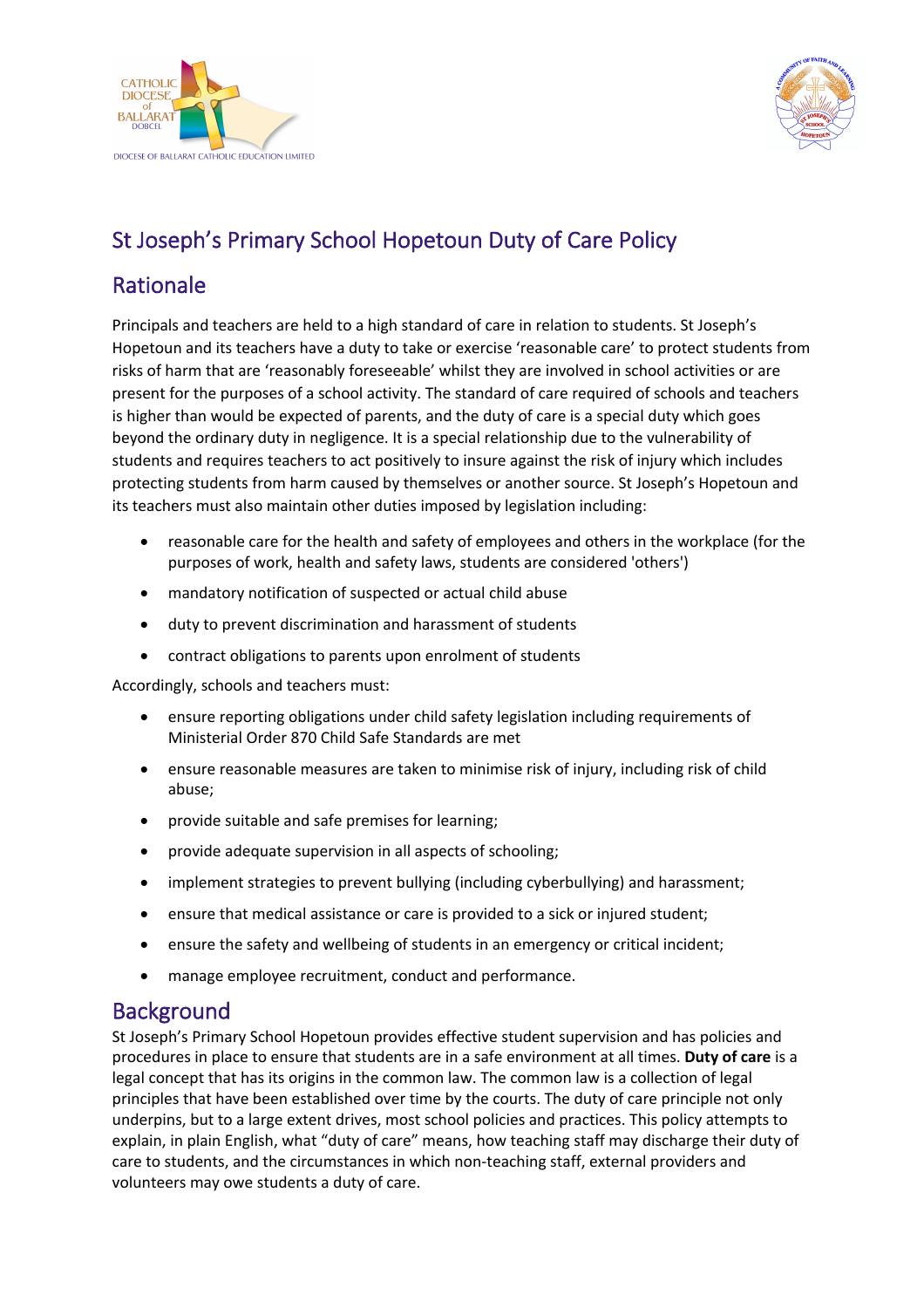## **Definitions**

*Duty of care:* is the responsibility that principals and teachers have in relation to their students to take steps that are reasonable in the circumstances to protect students from risks of injury that should reasonably have been foreseen. The duty is not to prevent injury in all circumstances. It is a duty to take reasonable steps to prevent injury, which is known or foreseeable. The question of what are reasonable steps will depend on the individual circumstances of the case, and consideration of the following factors:

- ensure reporting obligations under child safety legislation including requirements of Ministerial Order 870 Child Safe Standards are met
- the probability that the harm would occur if care were not taken;
- the likely seriousness of the harm;
- the burden of taking precautions to avoid the risk of harm;
- the social utility of the activity that creates the risk of harm;
- the duty may, in some circumstances, extend outside school hours and outside the school premises. This will depend on whether the relationship between staff and student extends to the individual circumstances, whether the risk was known or foreseeable, and whether there were any reasonable steps that could be taken to prevent the injury from occurring. The duty is non-delegable, meaning that it cannot be assigned to another party. *(Refer to the CECV School Operations Guide)*

**Supervision:** is the supervisory role of staff aimed at enhancing a student's educational opportunities, building self-esteem, and ensuring students are safe and supported. Whilst in a supervisory role, each staff member has an obligation to fulfil duty of care requirements. Staff must comply with the arrangements for student supervision put in place by the school for all activities where the student is under the duty of care of a member of the staff.

*School environment:* is any physical or virtual place made available or authorised by the school governing authority for use by a child during or outside school hours, including:

- a campus of the school;
- online school environments (including email and intranet systems); and
- other locations provided by the school for a child's use (including, without limitation, locations used for school camps, sporting events, excursions, competitions, and other events).

#### **Principles**

- Learning within a safe environment plays an important role in student outcomes and sense of wellbeing.
- Principal and teachers must take reasonable steps to ensure the safety of student and others within the school environment.
- Clear procedures and processes that are consistently applied are important in ensuring high standards of duty of care at all times.
- The principal is responsible for ensuring that there is a well organised and responsive system of supervision and yard duty in place during school hours, before and after school, and on school excursions and camps.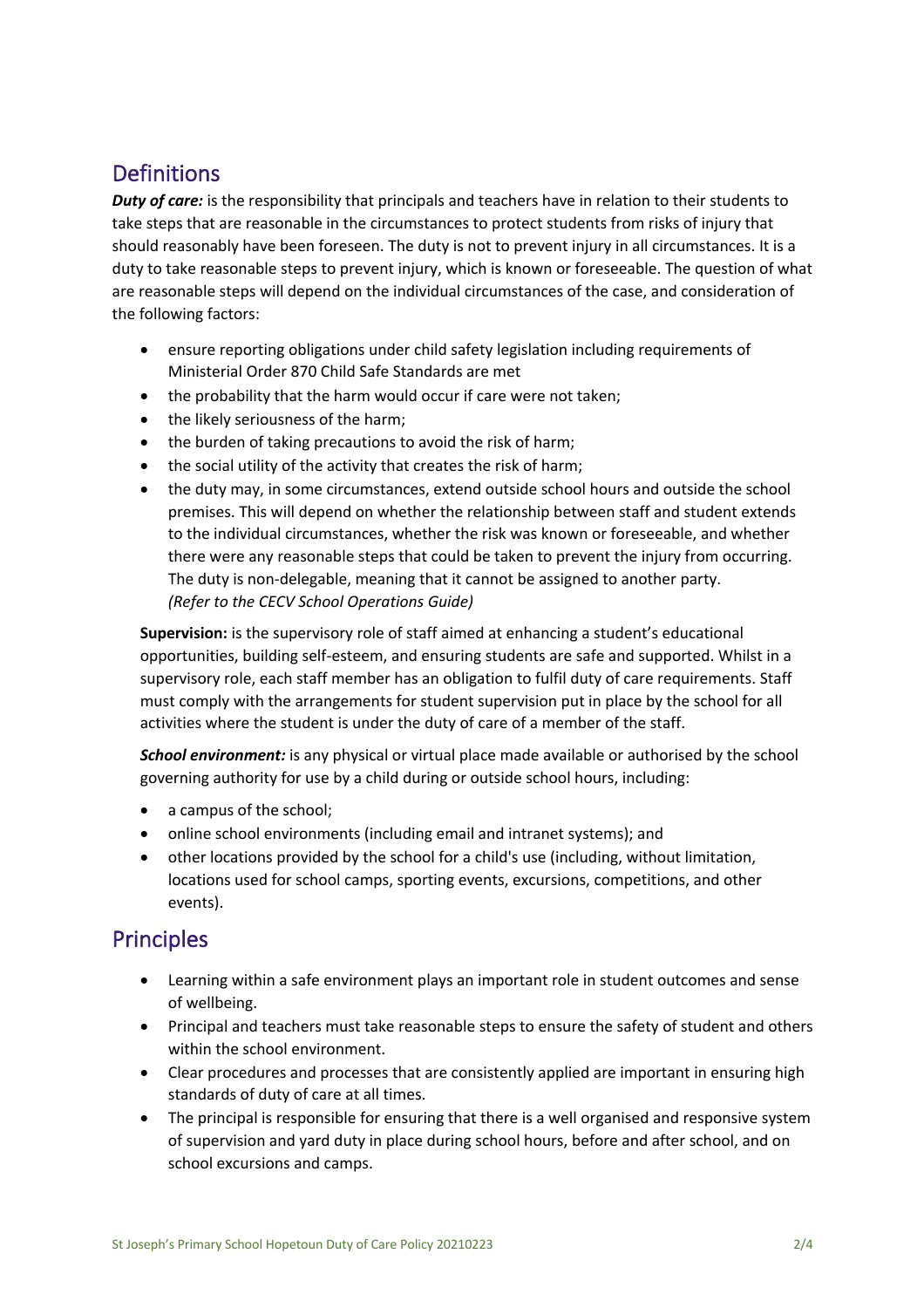- Teachers are required to supervise all learning environments; the school grounds, the classroom and excursions - online spaces are also considered a learning environment. Therefore, as part of that duty teachers are required to adequately supervise students who are working in these spaces. This duty also requires protection from risks that could arise (that is, those that the teacher should reasonably have foreseen) and against which preventive measures could be taken.
- St Joseph's Primary School Hopetoun will **comply with all legislative requirements underpinning child safety** including Ministerial Order 870 - Child Safe Standards – Managing the risk of child abuse in schools, including reasonable precautions to prevent the abuse of a child by an individual associated with the school while the student is under the care, supervision or authority of the school.
- Effective strategies that ensure the safety and care of all students are implemented. This includes appropriate measures for younger students, students with disabilities or students at risk.
- All staff have a responsibility to take reasonable steps to prevent potential injury to students and others.
- Strategies are implemented, as required, for specific students such as students with disabilities and age levels to ensure that the environment is safe for all students.
- Schools are required to implement all procedures as outlined in the Procedures document.

## Policy Statement

Principals and teachers have a legal duty to take reasonable steps to protect students in their charge from risks of injury that are reasonably foreseeable. All St Joseph's Hopetoun staff will be made aware of their legal responsibilities. St Joseph's Hopetoun principal is required to plan, implement and monitor and report on arrangements for student care, safety and wellbeing in addition to his/her professional teaching obligations.

St Joseph's Hopetoun recognises:

- that it owes all students a duty of care to take reasonable measures to protect them from reasonably foreseeable risks of injury;
- that it owes a duty to take reasonable care that any student (and other persons) on the premises will not be injured or damaged because of the state of the premises, including things done or omitted to be done to the premises;
- that it owes a duty to take reasonable precautions to prevent the abuse of a child by an individual associated with the organisation while the child is under the care, supervision or authority of the organisation;
- that different and sometimes greater measures may need to be taken for younger students or students with disabilities and other vulnerabilities in order to discharge this duty of care;
- that as part of their professional obligation, all staff of St Joseph's Hopetoun have a legal duty to take steps to protect students in their charge from risks of injury or child abuse that are reasonably foreseeable.

All staff in St Joseph's Primary School Hopetoun are cautioned against giving advice on matters that they are not professionally competent to give (negligent advice). Negligent advice could constitute a breach in duty of care. Advice is to be limited to areas within one's own professional competence and given in situations arising from a role specified for them by the nature of their employment.